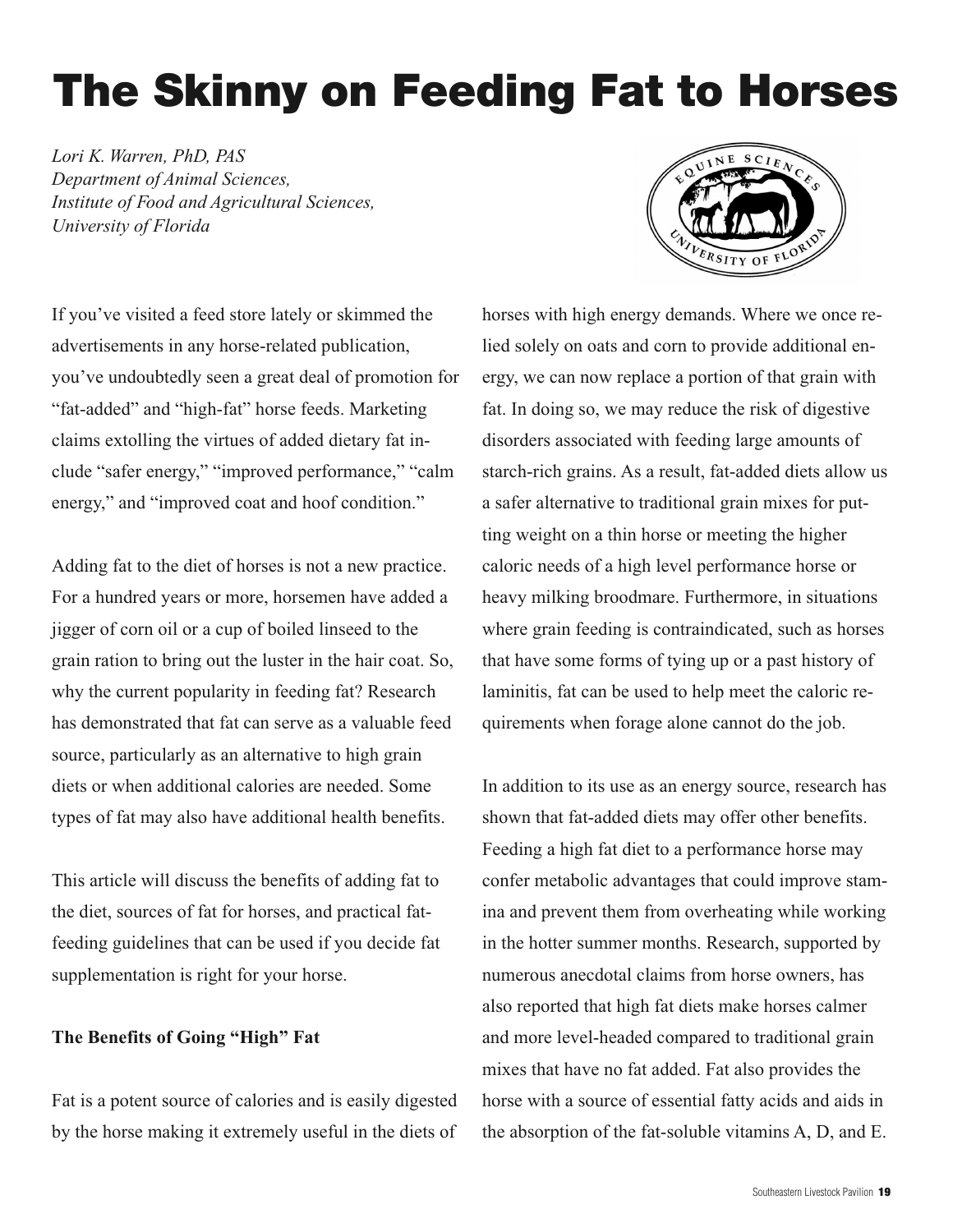# **Sources of Dietary Fat for Horses**

Although small amounts of fat naturally occur in the hay, pasture and grain a horse consumes, these traditional feed sources contain only 2-5% fat. Studies have shown that horses are able to digest and utilize up to 20% of the diet (by weight) as oil. However, most "high-fat" diets for horses are typically lower than  $10\%$  fat – compare this to the average human who struggles to keep the fat content below 30%! Supplemental fats are also well utilized by the horse, with virtually 100% of fatty acids from oils and other highfat feed ingredients being absorbed in the small intestine.

There are three options for adding fat to your horse's diet:

# **1) Top-dressing vegetable oil on the existing diet**

Horses willingly consume both vegetable oils and animal fats; however, research has shown that horses prefer vegetable oils. Acceptable vegetable oils include those commonly used for household cooking, such as corn oil, canola oil, sunflower oil and soy oil.

Top-dressing vegetable oil on your horse's current ration is the simplest approach and is reasonable when adding small quantities to the diet (ie, 1 cup or less for an average 1100-Lb horse). However, nutritional imbalances can occur when grain mixes are substituted by larger amounts of vegetable oil. Adding fat can reduce the amount of grain needed in the diet, but because pure vegetable oils contain no protein, minerals or vitamins, intake of these nutrients will be reduced

as well. This can be of particular concern in young growing horses and pregnant and lactating mares due to their higher nutrient requirements. If you choose to top-dress vegetable oil at higher levels (greater than 1 cup per day), you need to ensure the diet still meets the protein, vitamin and mineral needs of the animal.

#### **2) Adding a fat-rich ingredient to the existing diet**

Some feed ingredients, such as rice bran, flaxseed, and heat-treated whole soybeans contain 20-40% fat. While this level of fat is much higher than that found in traditional feeds such as oats, corn and hay (2-5% fat), it is still less than that found in vegetable oils (100% fat). As a result, if you choose to add one of these fat-rich ingredients to your horse's diet, you will have to feed a greater quantity to get the same benefits as you would from vegetable oil. Refer to Table 1 (on page 21) for caloric exchange rates between oil and other feeds.

Another concern with rice bran is its inherently high phosphorus content, which is inverted in proportion to the calcium content. If a significant amount of rice bran (2 or more pounds) is added to the horse's ration, the diet will have to be balanced with supplemental calcium to avoid metabolic bone disorders. Some companies have corrected for this imbalance by adding calcium to their rice bran supplements (be sure to read the label).

# **3) Feeding a commercial fat-added grain mix or fortified fat supplement**

Most feed companies have developed a line of fatadded grain mixes, typically containing 6-12% crude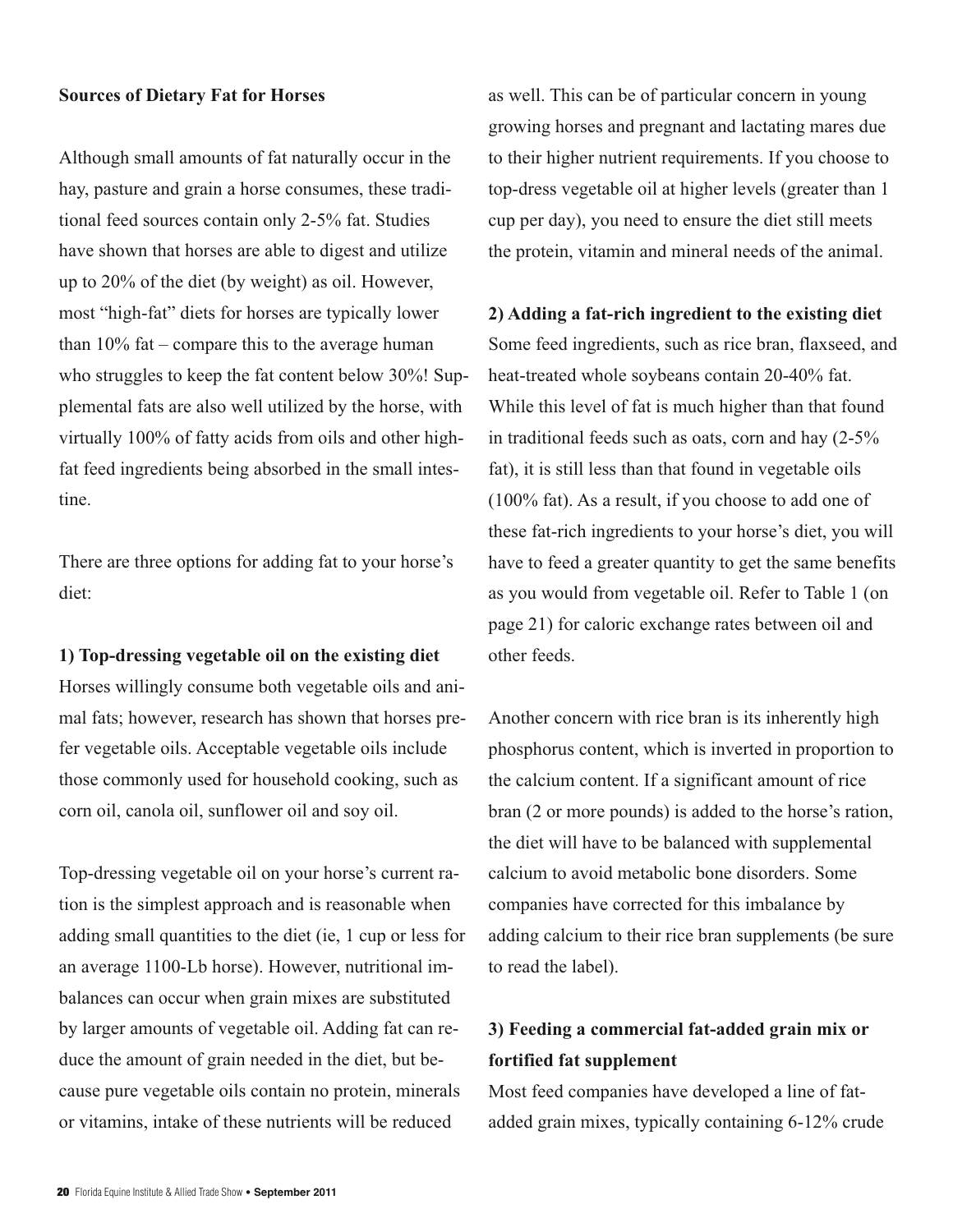fat. The fat content of these feeds has been amplified by the addition of oil (usually soy or corn oils), rice bran, flaxseed, and/or heat-treated whole soybeans. The advantage of a fatadded grain mix over top-dressing oil is that the commercial product is fortified with protein, minerals and vitamins, thus ensuring that the requirements for other essential nutrients are met (ie, all nutrients are in proportion to the extra

**TABLE 1:** Caloric exchange rates between vegetable oil and other feeds

| Feed                                 | <b>Total fat</b><br>content | <b>Calories per</b><br>pound | <b>Caloric equivalent</b><br>to 1 cup of oil |
|--------------------------------------|-----------------------------|------------------------------|----------------------------------------------|
| Oil                                  | 100 $%$                     | 4000                         | 0.5Lbs                                       |
| Rice bran                            | 22%                         | 1750                         | 1.0Lbs                                       |
| Whole flaxseed                       | 40 $\%$                     | 1540                         | 1.3Lbs                                       |
| Oats                                 | 5%                          | 1350                         | 1.5Lbs                                       |
| Commercial feed<br>with no added fat | $4\%$                       | 1450                         | 1.4Lbs                                       |

calories provided by the fat added to the mix).

Several feed companies have also created fat supplements by blending ingredients that are naturally high in fat (ie, vegetable oils, flax, rice bran, extruded soybeans). These fat supplements are typically 25 to 40% fat and are designed to be added to the existing ration. Similar to a fat-added feed, fat supplements that have been fortified with protein, vitamins and minerals offer an advantage over top-dressing oil when larger quantities of dietary fat are desired. If the fat supplement has not been fortified, using it would be similar to top-dressing oil.

# **Omega-3 and Omega-6 Fatty Acids**

More recent research, including several studies conducted at the University of Florida, has explored whether the type of fat added to the diet can provide any additional health benefits. Specifically, there is interest in the effects of omega-3 and omega-6 fatty

acids on inflammation and the immune system.

Omega-3 and omega-6 represent two different families of fatty acids. Linoleic acid (LA), belonging to the omega-6 family, and alpha-linolenic acid (ALA), which is the parent of the omega-3 family are both essential fatty acids. The horse does not have the ability to synthesize these fatty acids in the body and, therefore, relies on the diet to provide them.

The total amount of fat, as well as the proportion of omega-3 and omega-6 fatty acids making up the fat in feeds commonly fed to horses is presented in Table 2 (page 22). Although low in total fat content, hay and pasture forage are excellent sources of the omega-3 fatty acid ALA. Cereal grains such as oats or cornare also naturally low in fat, but contain more of the omega-6 fatty acid LA. Vegetable oils and rice bran are high in total fat content with a large percentage of this fat in the form of omega-6 fatty acids.Of all the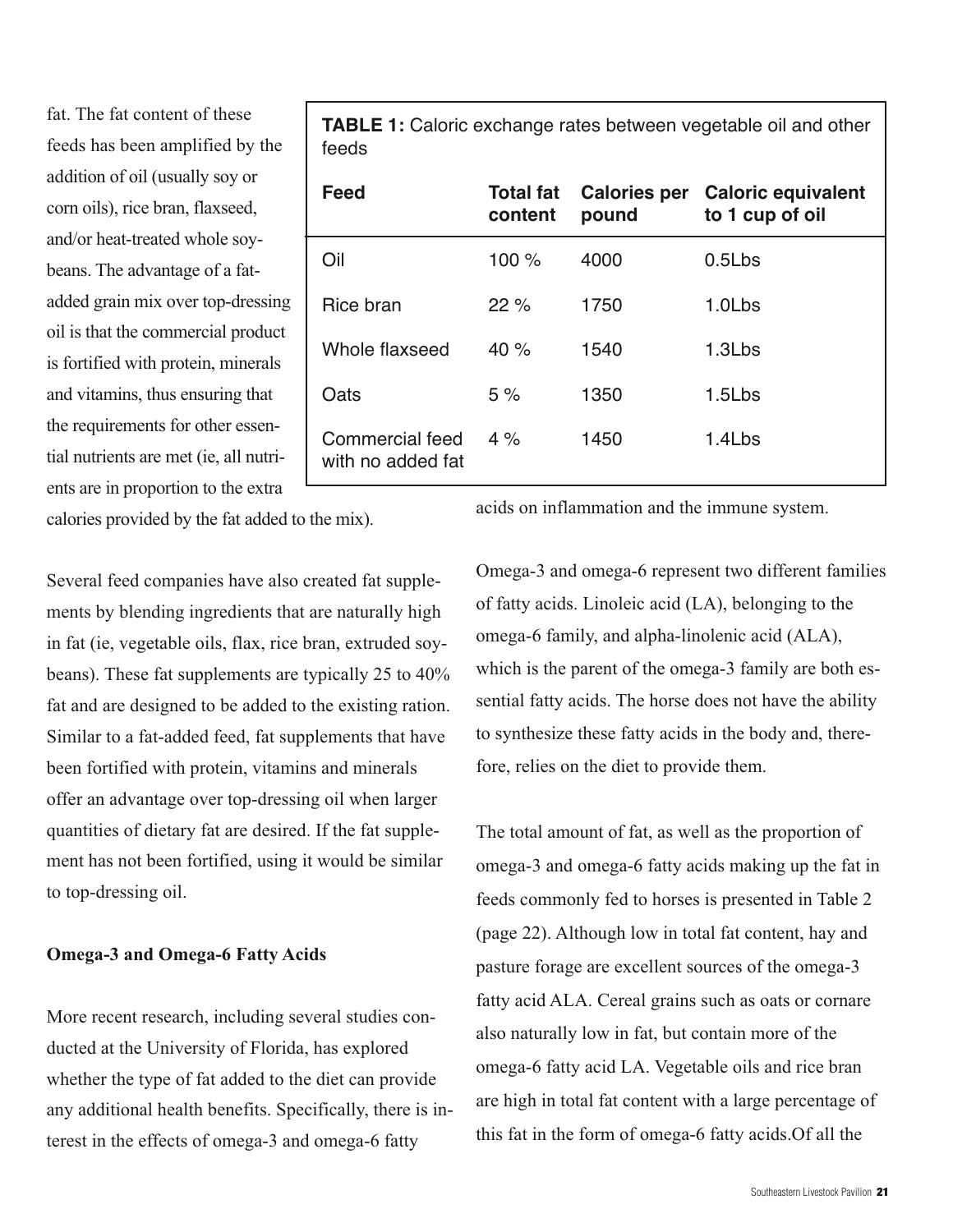**TABLE 2:** Average fatty acid composition of common feeds (omega-6 and omega-3 values presented as a % of total fat)

| Feed        | <b>Total Fat</b> | Omega-6 | Omega-3 |
|-------------|------------------|---------|---------|
| Forages     | 3%               | 19 $%$  | 45 %    |
| Grains      | 3%               | 30%     | 3%      |
| Corn oil    | 100 %            | 57%     | 2%      |
| Soybean oil | 100 %            | 54%     | 8%      |
| Canola oil  | 100 %            | 21%     | 11 $%$  |
| Rice bran   | 22%              | 34 %    | 2%      |
| Flaxseed    | 40 $%$           | 16 $%$  | 57%     |
| Fish oil    | 100 $%$          | 4%      | 24%     |

oils routinely used in horse feeds, only canola oil and soy oil have a respectable omega-3 content, though still much lower than the amount of omega-6 provided. Supplemental omega-3 fatty acids are often added to the diet with flaxseed or flaxseed/linseed oil, fish oils (eg, menhaden, cod liver, salmon, krill), and oils from special types of algae. Fish oils and algal oils are unique in that the omega-3 fatty acids they provide are the longer-chain conversion products of ALA, and are thus the fatty acids with the most biological activity. It is worth noting that the total amount of omega-3 supplied by forages often surpasses the amount of omega-3 fatty acids that are provided by the level of flax or fish oil typically supplemented.

Omega-3 and omega-6 fatty acids have somewhat opposing roles. Once in the body, these essential fatty acids are transformed into potent, hormone-likechemicals that regulate many vital body processes, including blood clotting, inflammation and the immune system. In general, omega-6 fatty acids tend to stimulate blood clotting and inflammation, whereas omega-3 fatty acids tend to suppress these responses. However, it is the balance of the fatty acids present that will dictate the overall response.

Blood clotting, inflammation and immune system responses are essential processes needed to fix damaged tissue and fight illness and infection. However, if these processes get carried away, they actually become harmful. Therefore, while omega-6 fatty acids, which promote these responses, need to be included in the diet, the

ration must also contain enough omega-3 fatty acids to keep these processes in check.

The researchlooking at omega-3 supplementation in horses is limited compared to the work done in other species. A small number of studies have shown positive results, whereas most studies have found no effects at all. Despite the evidence that omega-3 fatty acid supplementation can alter some markers of inflammation and immune function in horses, there is still no evidence that omega-3 fatty acids can reverse inflammatory conditions such as osteoarthritis or prevent infections from pathogens encountered in the horse's environment. As a result, more research is needed to make appropriate recommendations on omega-3 supplementation in the horse.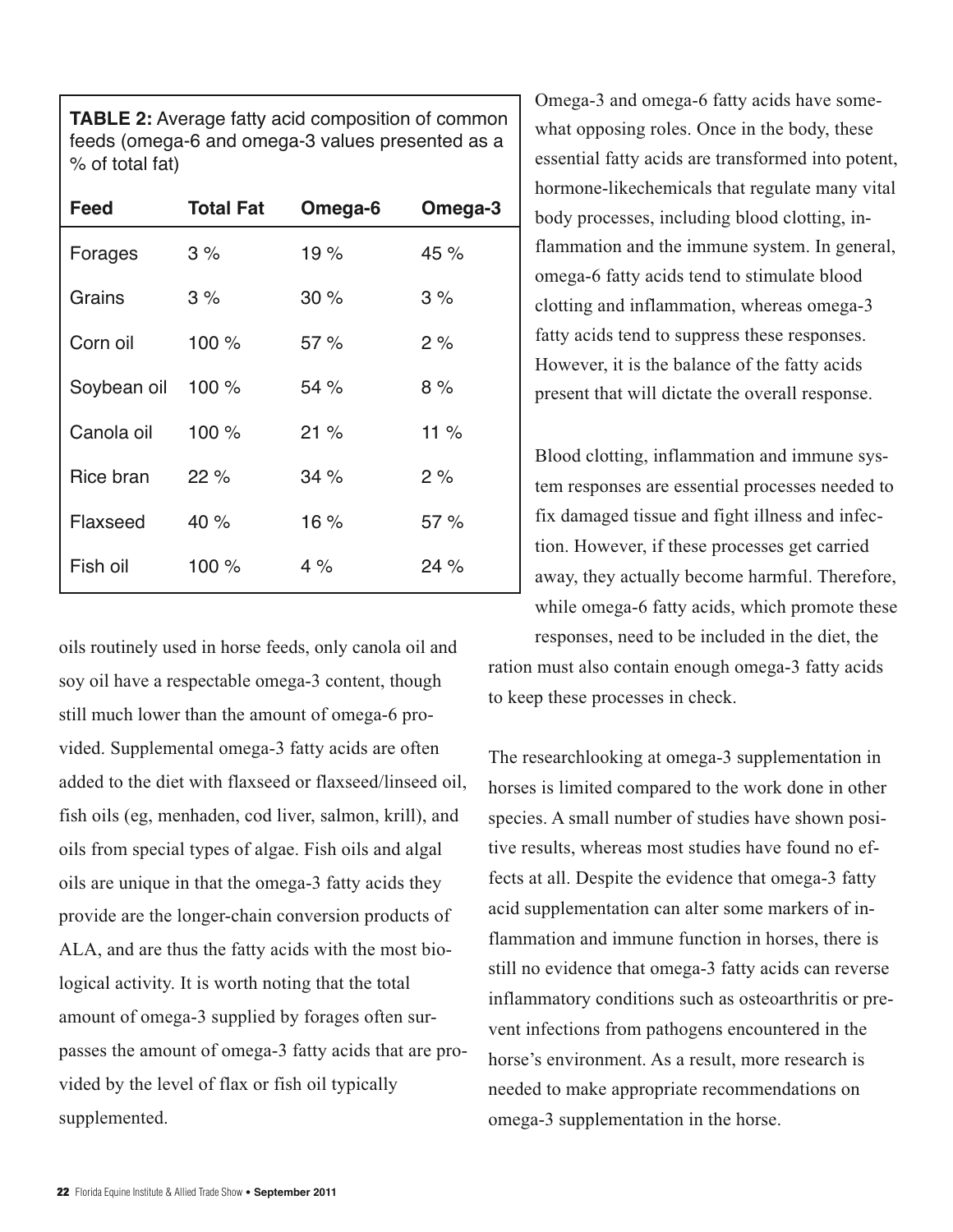# **Fat-feeding Guidelines**

#### **How much fat should you add to your horse's diet?**

Before deciding how much fat to add to your horse's diet, you should first ask yourself, "does my horse need fat?" If your horse is in poor body condition and needs to gain weight, or if your horse requires large amounts of grain (0.5% of body weight or more) to maintain body condition, your horse may be an excellent candidate for fat supplementation. If, however, your horse is already in good condition and doesn't require much grain, the addition of fat to the diet may predispose them to obesity. Fat packs the most calories per pound (see Table 1) compared to any other feed. Therefore, fat is best used to provide calories, when needed, either as an addition to an existing diet, or as a replacement for some of the grain in an otherwise high-grain diet. If you choose to supplement fat for benefits other than calories, realize that you may have to make other adjustments to the diet (ie, reductions in grain and hay) to accommodate the extra calories and prevent obesity. Refer to Table 1 for the caloric equivalents between oil and other feedstuffs.

Ultimately, the amount of fat you choose to add to your horse's diet will depend on your fat-feeding goals. If your objective is to add a bit of sheen to your horse's coat, approximately 0.5 cup of oil per day may do the job. Similar amounts of fat may also make up the difference in minor essential fatty acid and fat-soluble vitamin deficiencies. Although this small amount of fat provides a relatively small number of calories, monitor your horse's body condition and make adjustments in the diet to avoid unnecessary weight gain.

If you are attempting to add calories to the diet, a minimum of 2 cups of oil or the use of a fortified fatadded feed or supplement may be necessary to make a significant contribution. As stated above, horses can tolerate up to 20% of the diet (by weight) as fat. Nonetheless, it is recommended to limit the total fat intake to 10% of the total diet or less.

To determine if the total fat content of your horse's diet does not exceed the recommended limit, you must account for the fat provided by all ingredients in the ration. Fat-added grain mixes, fat supplements, and oils may contain a significant amount of fat, but the forage component of your horse's diet only contains  $\sim$ 3% fat. Therefore, the lower fat content of the hay will dilute the higher fat content of the fat-added feeds. For example, say you were feeding an 1100-Lb horse 24Lbs of feed per day. If 25% of the ration (6Lbs) was a fat-added feed containing 10% crude fat and the other 75% of the diet (18Lbs) was made up of Coastal bermudagrasshay containing 3% fat, the total fat content of the diet would be  $4.75\%$  (25 x .10 + 75 x  $.03 = 4.75$ ). In this example, the diet is well below the limit of 10% fat in the total diet, even with the use of a relatively high fat feed.

If your method of fat supplementation is top-dressing vegetable oil, a practical guideline is to feed no more than 3.5 ounces of oil per 220 pounds of body weight per day (or 100 milliliters of oil per 100 kg body weight per day). For the average 1100-Lb horse, this would be about 2 cups. (Note that one standard measuring cup holds about 8 fluid ounces  $= 220$  mL  $= 0.5$  Lbs oil).